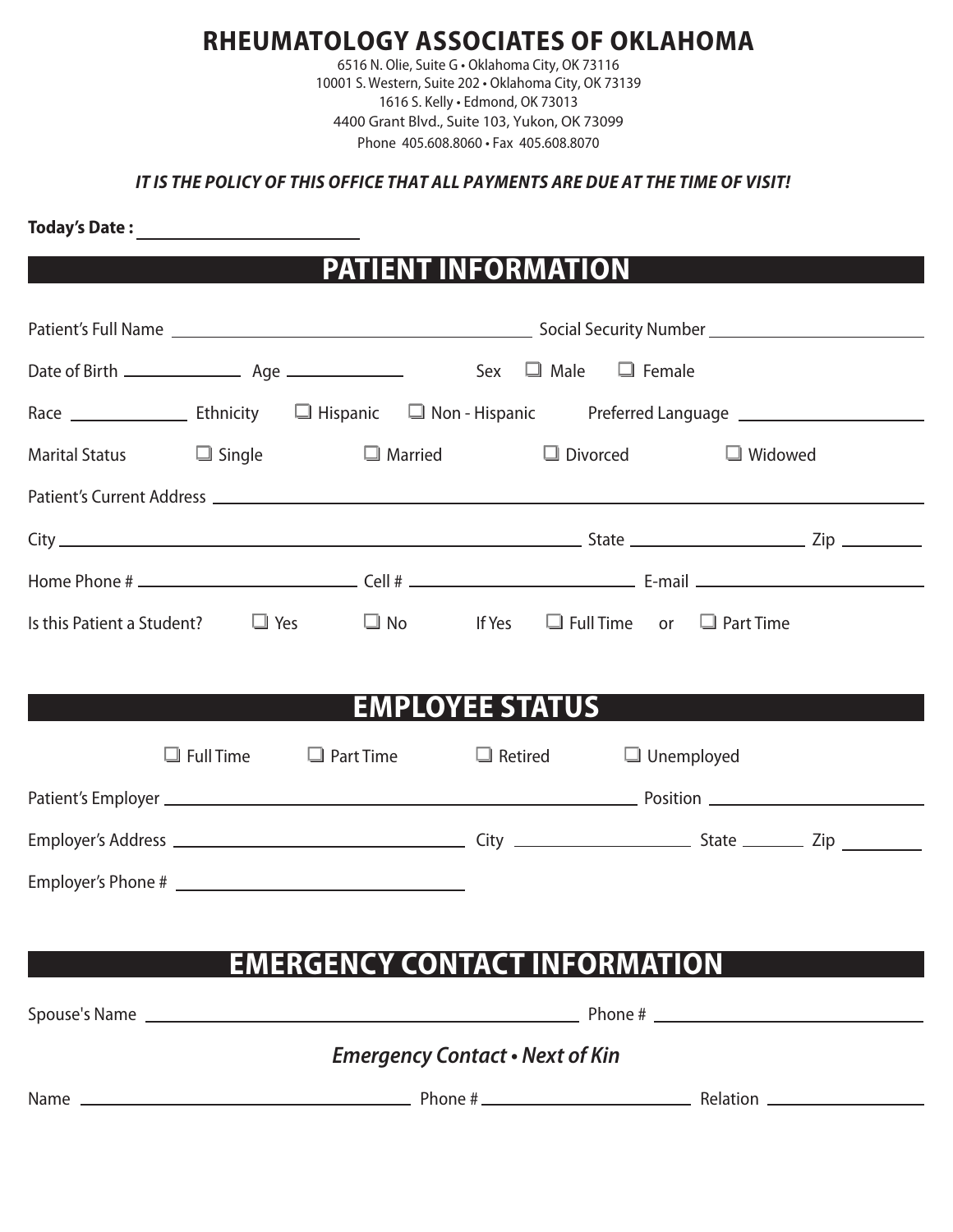# **INSURANCE INFORMATION**

| Is this a Primary Insurance for all family members?                                                                                                                                                                                 | $\Box$ Yes | $\Box$ No |  |
|-------------------------------------------------------------------------------------------------------------------------------------------------------------------------------------------------------------------------------------|------------|-----------|--|
|                                                                                                                                                                                                                                     |            |           |  |
|                                                                                                                                                                                                                                     |            |           |  |
|                                                                                                                                                                                                                                     |            |           |  |
|                                                                                                                                                                                                                                     |            |           |  |
| Cardholder's Employer <u>experience</u> and the contract of the contract of the contract of the contract of the contract of the contract of the contract of the contract of the contract of the contract of the contract of the con |            |           |  |
| Is this a Secondary Insurance for all family members? $\Box$ Yes                                                                                                                                                                    |            | $\Box$ No |  |
|                                                                                                                                                                                                                                     |            |           |  |

## **THIS PAGE MUST BE SIGNED & DATED**

I hereby apply for treatment by the physician of this practice and/or their assistants. I authorize the release of any information necessary to determine liability for payment and to obtain reimbursement on any claim. I request that payment of authorized benefits be made on my behalf and I assign the benefits payable to which I am entitled to this practice. I understand that payment is due at the time of service and I am financially responsible for all charges, whether or not paid by the insurance.

Signature Date **Date** 

## **MEDICARE PATIENTS ONLY**

I understand in Medicare assigned cases, the physician or supplier agrees to accept the charge determination of the Medicare carrier as the full charge, and the patient is responsible only for the deductible, co-insurance and the non-covered services. Co-Insurance and the deductible are based on the charge determination of the Medicare carrier.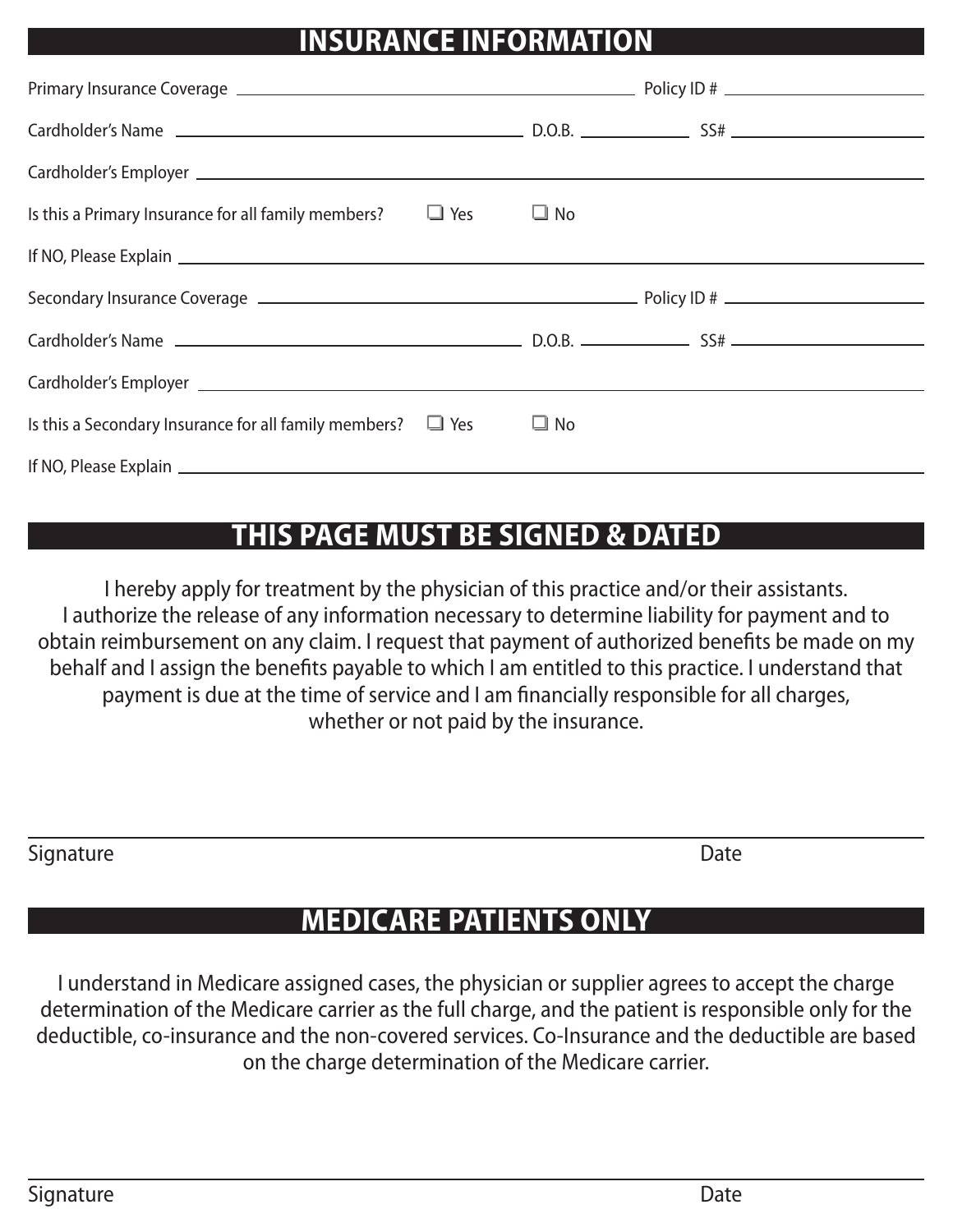### MEDICATIONS AND ALLERGIES

Please answer every question

| Date of Birth:<br>Patient Name:                                                      |                                                          |                                                                                                                                                                                              |
|--------------------------------------------------------------------------------------|----------------------------------------------------------|----------------------------------------------------------------------------------------------------------------------------------------------------------------------------------------------|
| <b>ALLERGIES</b><br>$\Box$ I HAVE NO KNOWN ALLERGIES                                 |                                                          | Please indicate if you have allergies to any of the following:                                                                                                                               |
| $\Box$ Sulfa Drugs<br>□ Codeine / Codeine Derivatives<br>$\Box$ Morphine Derivatives | $\Box$ Erythromycin<br>$\Box$ Penicillin<br>$\Box$ Latex | $\Box$ Adhesive Tape / Bandages<br>$\Box$ Betadine / lodine<br>$\Box$ Seasonal Allergies (Hay Fever)                                                                                         |
|                                                                                      |                                                          | Please list any additional allergies you have. If possible, include your reactions.<br>(e.g., hives, rash, itching, nausea, diarrhea, fainting, headaches, shock, shortness of breath, etc.) |
| Name                                                                                 |                                                          | Reaction                                                                                                                                                                                     |
|                                                                                      |                                                          |                                                                                                                                                                                              |

**MEDICATIONS** What medications are you currently taking?

(Include prescriptions, over the counter medications, herbal supplements and vitamins. e.g., Aspirin, Motrin, Vitamin E, St. John's Wort, etc.)

**I AM NOT CURRENTLY TAKING ANY MEDICATIONS** (prescription or over the counter)

| Name | Dosage | Frequency |
|------|--------|-----------|
|      |        |           |
|      |        |           |
|      |        |           |
|      |        |           |
|      |        |           |
|      |        |           |
|      |        |           |

| Name | Dosage | Frequency | Name | Dosage | Frequency |
|------|--------|-----------|------|--------|-----------|
|      |        |           |      |        |           |
|      |        |           |      |        |           |
|      |        |           |      |        |           |
|      |        |           |      |        |           |
|      |        |           |      |        |           |
|      |        |           |      |        |           |
|      |        |           |      |        |           |

**PHARMACY** Please list the pharmacy you would like us to use when calling in your prescriptions (if needed):

| Pharmacy: | ocation: |  |
|-----------|----------|--|
|           |          |  |

### MAIL ORDER PHARMACY

| Pharmacy | Phone / Fax |
|----------|-------------|
|          |             |
|          |             |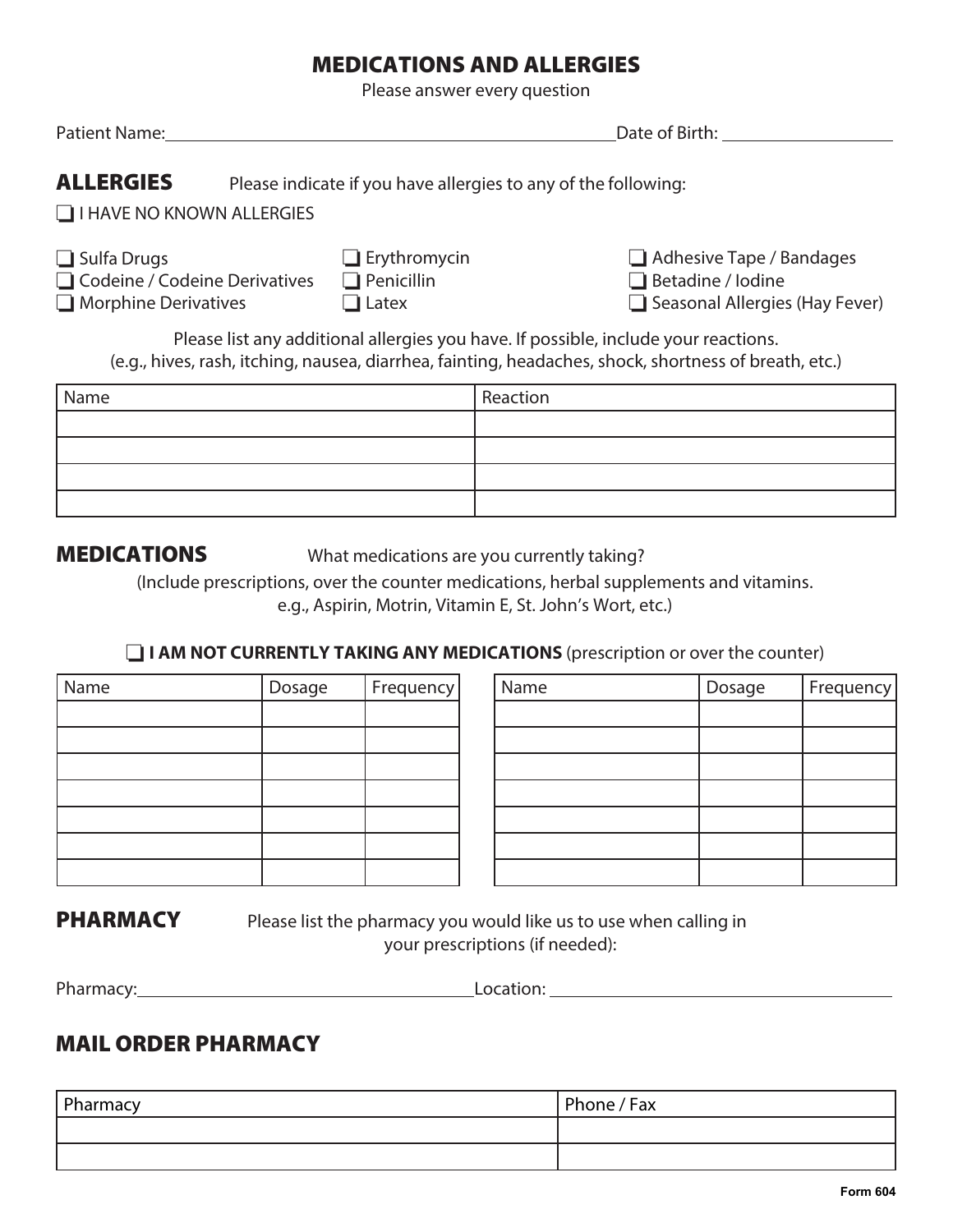#### **OKLAHOMA STANDARD AUTHORIZATION TO USE OR SHARE PROTECTED HEALTH INFORMATION (PHI)**

| to release the following information to                                                                                                                                                                                                                                                                                                | Name of Person/Organization Disclosing PHI<br>Rheumatology Associates of Oklahoma 6516 N. Olie, Suite G Oklahoma City, OK 73116<br>Name and Address of Person/Organization Receiving PHI |  |  |
|----------------------------------------------------------------------------------------------------------------------------------------------------------------------------------------------------------------------------------------------------------------------------------------------------------------------------------------|------------------------------------------------------------------------------------------------------------------------------------------------------------------------------------------|--|--|
| Information to be shared:<br>$\Box$ Psychotherapy Notes (if checking this box, no other boxes may be checked) $\Box$ Entire Medical Record<br>□ Substance Abuse Records □ Medical information compiled between____________ and ___________                                                                                             | □Mental Health Records                                                                                                                                                                   |  |  |
| The information may be disclosed for the following purpose(s) only:<br>$\Box$ Insurance $\Box$ Continued Treatment $\Box$ Legal $\Box$ At my or my representative's request<br>I understand that by voluntarily signing this authorization:<br>$\sim$ 1.00 there are disclosure of my DHI as described chove for the nurseco(e) listed |                                                                                                                                                                                          |  |  |

- I authorize the use or disclosure of my PHI as described above for the purpose(s) listed.
- I have the right to withdraw permission for the release of my information. If I sign this authorization to use or disclose information, I can revoke this authorization at any time. The revocation must be made in writing to the person/organization disclosing the information and will not affect information that has already been used or disclosed.
- I have the right to receive a copy of this authorization.
- I understand that unless the purpose of this authorization is to determine payment of a claim for benefits, signing this authorization will not affect my eligibility for benefits, treatment, enrollment or payment of claims.
- My medical information may indicate that I have a communicable and/or non-communicable disease which may include, but is not limited to diseases such as hepatitis, syphilis, gonorrhea or HIV or AIDS and/or may indicate that I have or have been treated for psychological or psychiatric conditions or substance abuse.
- I understand I may change this authorization at any time by writing to the person/organization disclosing my PHI.
- I understand I cannot restrict information that may have already been shared based on this authorization.
- Information used or disclosed pursuant to the authorization may be subject to redisclosure by the recipient and no longer be protected by the Privacy Regulation.

Unless revoked or otherwise indicated, this authorization's automatic expiration date will be one year from the date of my signature or upon the occurrence of the following event:

\_\_\_\_\_\_\_\_\_\_\_\_\_\_\_\_\_\_\_\_\_\_\_\_\_\_\_\_\_\_\_\_\_\_\_\_\_\_\_\_\_\_\_\_\_\_\_\_\_\_\_\_\_\_\_\_\_\_\_\_\_\_\_\_\_\_\_\_\_\_\_\_\_\_\_\_\_\_\_\_\_\_\_\_\_\_\_\_\_\_\_\_\_\_\_\_\_

\_\_\_\_\_\_\_\_\_\_\_\_\_\_\_\_\_\_\_\_\_\_\_\_\_\_\_\_\_\_\_\_\_\_\_\_\_\_\_\_\_\_\_\_\_\_\_\_ \_\_\_\_\_\_\_\_\_\_\_\_\_\_\_\_\_\_\_\_\_\_\_\_\_\_\_\_\_\_\_\_\_\_\_\_\_\_\_\_\_\_\_\_\_

Signature of Patient or Legal Representative Date

\_\_\_\_\_\_\_\_\_\_\_\_\_\_\_\_\_\_\_\_\_\_\_\_\_\_\_\_\_\_\_\_\_\_\_\_\_\_\_\_\_\_\_\_\_\_\_\_ \_\_\_\_\_\_\_\_\_\_\_\_\_\_\_\_\_\_\_\_\_\_\_\_\_\_\_\_\_\_\_\_\_\_\_\_\_\_\_\_\_\_\_\_\_ Description of Legal Representative's Authority Expiration date (if longer than one year from date of signature or no event is indicated)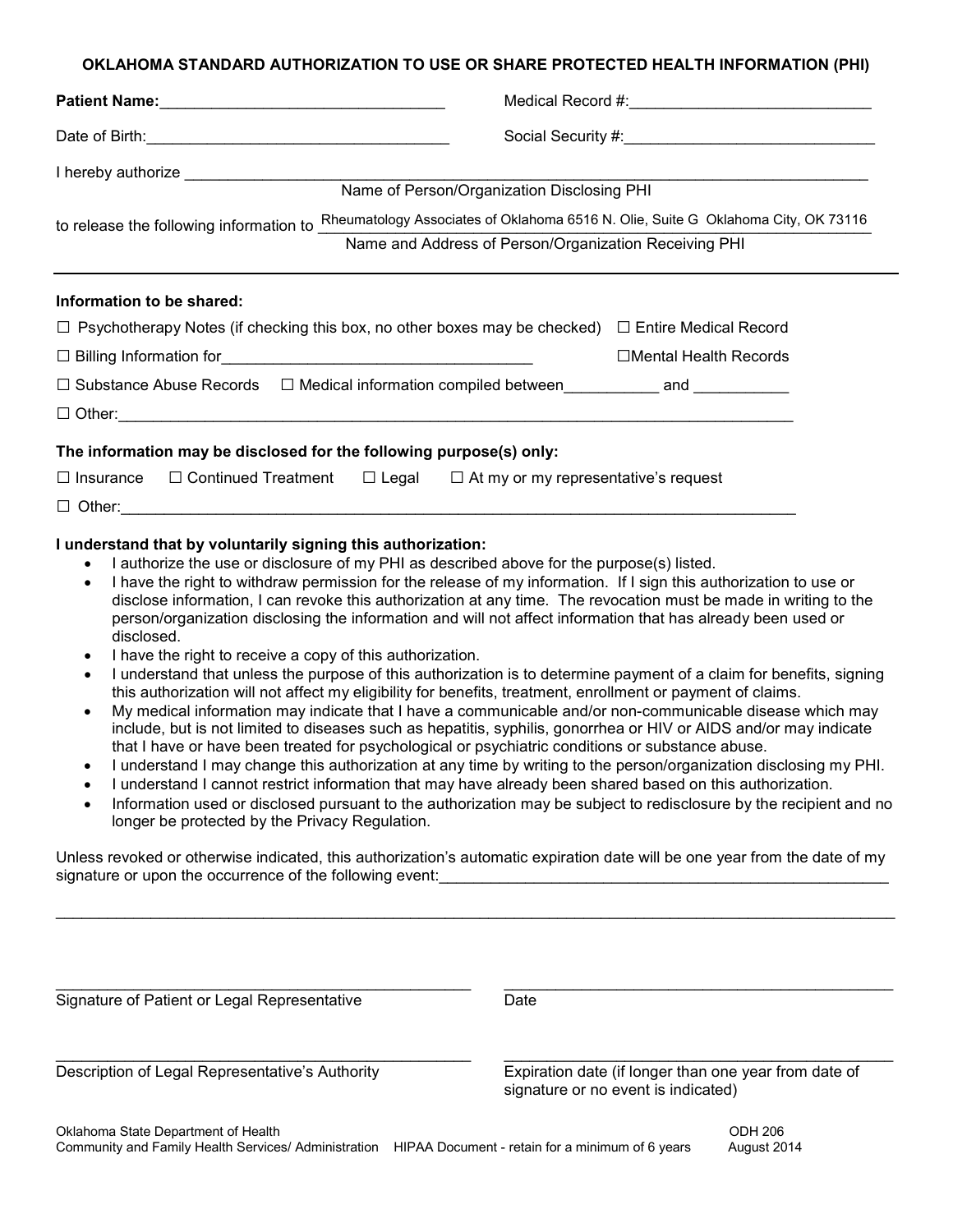|                                                                                                    | Chart No.                                                                                            |                                                                                                                                                                                                                                                                                                                                         |  |  |  |
|----------------------------------------------------------------------------------------------------|------------------------------------------------------------------------------------------------------|-----------------------------------------------------------------------------------------------------------------------------------------------------------------------------------------------------------------------------------------------------------------------------------------------------------------------------------------|--|--|--|
|                                                                                                    | Rheumatology Associates of Oklahoma<br>Authorization to Release Information via phone/Family/Friends |                                                                                                                                                                                                                                                                                                                                         |  |  |  |
|                                                                                                    |                                                                                                      |                                                                                                                                                                                                                                                                                                                                         |  |  |  |
|                                                                                                    | answers the phone at any of the below numbers:                                                       | I hereby authorize confidential communications from the physicians or staff of Rheumatology Associates of<br>Oklahoma regarding my health, care, treatments, appointments, prescriptions, etc to be received at any of<br>the numbers given below. I authorize the staff to leave messages on the voice mail or with the individual who |  |  |  |
|                                                                                                    |                                                                                                      |                                                                                                                                                                                                                                                                                                                                         |  |  |  |
|                                                                                                    |                                                                                                      |                                                                                                                                                                                                                                                                                                                                         |  |  |  |
| and/or samples that I have requested:                                                              |                                                                                                      | I authorize the following individuals to call the office on my behalf to verify the status of appointments,<br>treatment plan, medications, and account information. These individuals may also pick up prescriptions                                                                                                                   |  |  |  |
|                                                                                                    |                                                                                                      |                                                                                                                                                                                                                                                                                                                                         |  |  |  |
|                                                                                                    |                                                                                                      |                                                                                                                                                                                                                                                                                                                                         |  |  |  |
|                                                                                                    |                                                                                                      |                                                                                                                                                                                                                                                                                                                                         |  |  |  |
|                                                                                                    |                                                                                                      |                                                                                                                                                                                                                                                                                                                                         |  |  |  |
| I understand this authorization will remain in effect until I revoke the authorization in writing. |                                                                                                      |                                                                                                                                                                                                                                                                                                                                         |  |  |  |
| <b>Patient Signature</b>                                                                           | Date                                                                                                 |                                                                                                                                                                                                                                                                                                                                         |  |  |  |
| Rheumatology Associates of Oklahoma, LLC STAFF ONLY:<br>Documented by:<br>Initials<br>Date         |                                                                                                      |                                                                                                                                                                                                                                                                                                                                         |  |  |  |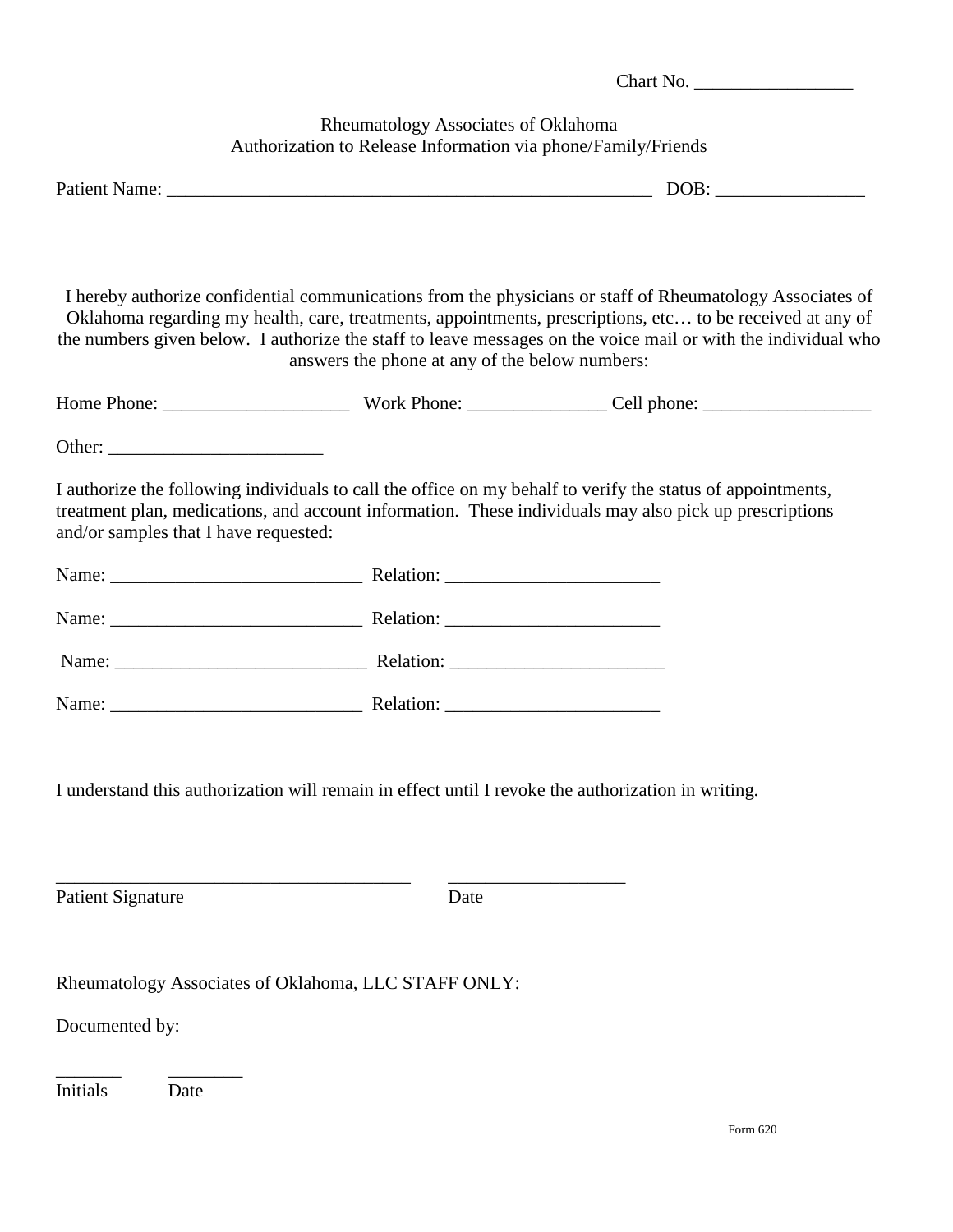### **DISCLOSURE OF PHYSICIAN OWNERSHIP NOTICE TO PATIENTS**

Please carefully review the information contained in this notice.

As a prospective patient of Community Hospital or Northwest Surgical Hospital, we are pleased to inform you of the following:

- 1. Dr. Latisha Heinlen, MD, has an ownership interest in Community Hospital and Northwest Surgical Hospital.
- 2. In addition, other physicians that may treat you at the hospital may have an ownership interest in the hospital.
- 3. You have the right to choose the provider of your health care services. Therefore, you have the option to use a healthcare facility other than Community Hospital or Northwest Surgical Hospital. You will not be treated differently by your physician if you choose to use a different facility. If desired, your physician can provide information about alternative providers.

We welcome you as a patient and value our relationship with you. If you have any questions concerning this notice, please feel free to ask your physician or any representative of Community Hospital or Northwest Surgical Hospital. For a full list of our physician owners and additional information about our healthcare facilities, please visit our website at communityhospitalokc.com or nwsurgicalokc.com.

By signing this Disclosure of Physician Ownership, you acknowledge that you have read and understand the foregoing notice and hereby understand that your physician has an ownership interest in Community Hospital and Northwest Surgical Hospital.

Signature of Patient Signature of Parent or Guardian (if applicable)

Print Name of Patient Print Name of Parent or Guardian

Dated:

| <b>HPI</b><br>COMMUNITY<br><b>HOSPITAL</b><br><b>INTEGRIS Network</b>                                                      |                                                                                                                                | NORTHWEST<br><b>SURGICAL</b><br>HOSPITAL<br><b>INTEGRIS Network</b> | ——— HPI <u>————</u>                                                                                                   |
|----------------------------------------------------------------------------------------------------------------------------|--------------------------------------------------------------------------------------------------------------------------------|---------------------------------------------------------------------|-----------------------------------------------------------------------------------------------------------------------|
| $\rule{1em}{0.15mm}$ HPI $\rule{1em}{0.15mm}$<br>COMMUNITY<br>HOSPITAL<br><b>IMAGING CENTER</b><br><b>INTEGRIS Network</b> | $\rule{1em}{0.15mm}$ HPI $\rule{1em}{0.15mm}$<br>COMMUNITY<br>HOSPITAL<br><b>OUTPATIENT THERAPY</b><br><b>INTEGRIS Network</b> |                                                                     | <b>HPI</b><br>NORTHWEST<br><b>SURGICAL</b><br>HOSPITAL<br><b>LAKEPOINTE IMAGING CENTER</b><br><b>INTEGRIS Network</b> |